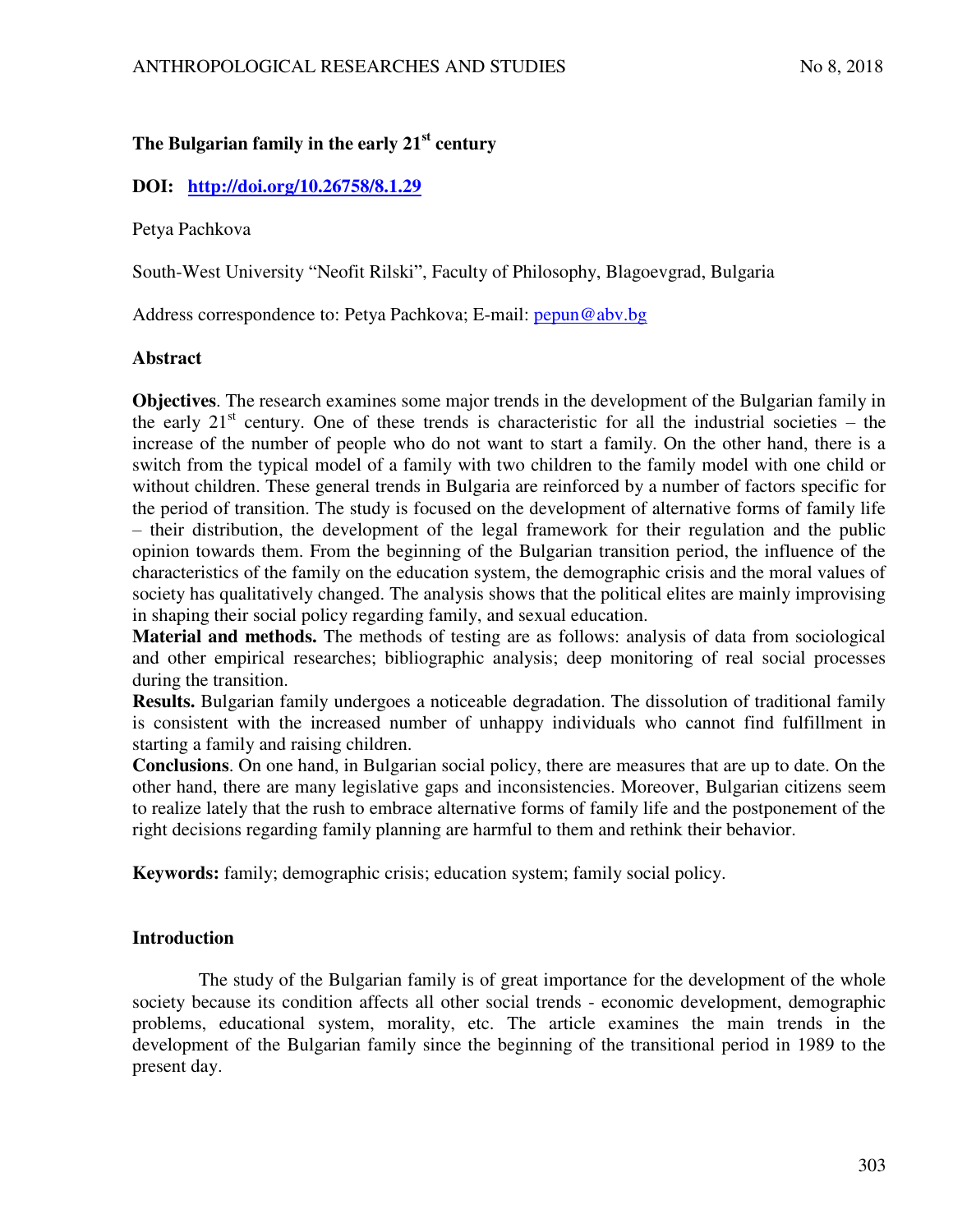#### **Material and methods**

Methods of research include: analysis of data from sociological and other research, bibliographic analysis and social observation.

#### **Findings and discussions**

The most basic trend is the degradation of the Bulgarian family and the sharp decline in birth rates. The reasons are of a various nature. Some of them are characteristic of industrial societies in general. The common, trait of this type of society is a deepening globalization process. And in the former so-called 'socialist' countries there are additional factors that contribute to the degradation of the family. As a result, the negative impacts on families in this type of countries are multiplied, and the degradation of this major social unit is faster and worse in comparison to more developed countries.

At the end of *state capitalism*, in 1989, the population of Bulgaria was nearly 9 million people. Now it is under 7 million people, including about two million of living abroad. In the public sphere, many voices deplore this phenomenon by calling it a "genocide of Bulgarian nation, carried out and stimulated by external and internal factors exceeding the number of oppressed people by the communist regime until 1989". (Ханджиев/Handjyev, 2016)

The result of the impact of these factors is, on the one hand, an increase in the number of people who do not intend to start and do not start a family. "Two-thirds of the adult population in Bulgaria are fond of the institution of marriage", according to a survey by Gallup International from 2011 (quoted by website www.klassa.bg). Only 19% of them believe it is outdated. However, this percentage among young people is much higher (about 50%). Even fewer are those who actually marry or consider living together.

On the other hand, there is a transition from a mass model of a family with two children to a family model with one child or without any children and, consequently, there is a sharp decrease in the birth rate, especially among the ethnic majority (Bulgarian). In 1988, the living births numbered 117,000, and 10 years later they were about 65,000. The number of underaged to give birth has increased as well. This is also the reason for the increase of the abandonment of children, not only by mothers of Roma origin but also by mothers from the Bulgarian ethnic group.

Thirdly, the number of unmarried cohabitants, lonely parenthood, and homosexual cohabitation has dramatically increased, although formal marriage is preserved as the dominant pattern. The quantity of marriages in the year 2000 is the lowest in the history of Bulgarian statistics. The decline in marriages leads to a decline in marital birth rates. The birth rate decreased, the number of extramarital births increased. The children born within marriage are outnumbered by the children born out of wedlock (Ячкова/Iashkova, 2002). In 1999, two-thirds of the children were born of parents not legally married to each other.

The number of divorces has grown, as well as the number of spouses that live separated (due to internal and external migration or other reasons).

There has been a sharp increase in family violence. It is part of the general trend of the increase in crime in the country. Before 1989, Bulgaria was among the countries with the lowest crime rate in the world but, during the transition, it had come to rank among those with the highest increase in crime rate (Aйдаров/Aidarov, 1998, p.165). This can be seen in the area of family violence and that of crimes among family members.

On the one hand, there is an obvious return and widespread of physical and psychological violence of the parents towards the children – expanding of physical punishment of the children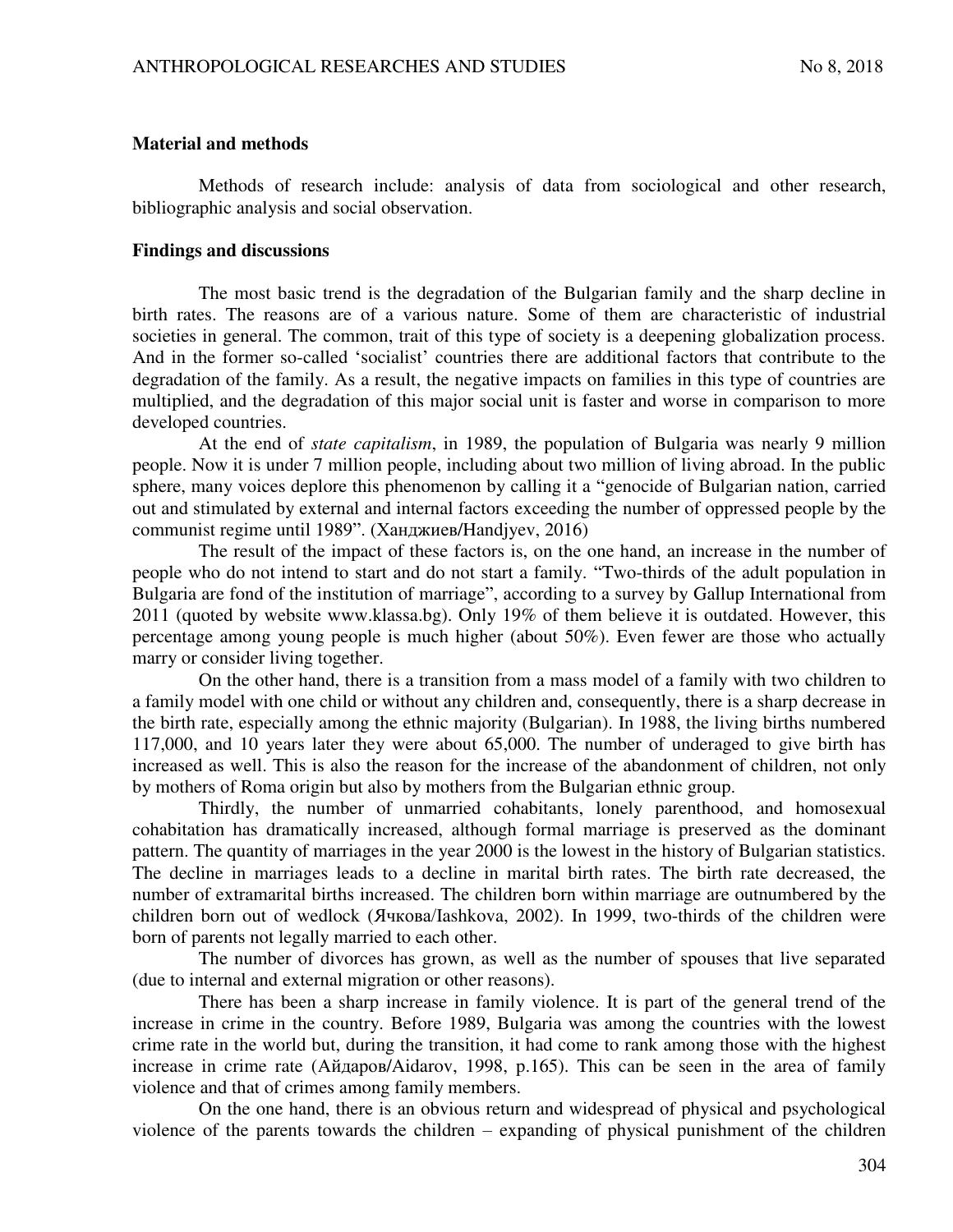when it comes to upbringing, forcing prostitution, begging, increase of sexual offenses within the family. The sexual exploitation of children has grown, as well as their sale - due to low parental control, poverty, the technology development, the development of the mafia, and so on (Бояджиева/Boiadjyeva, 2004). Bulgaria occupies a leading place in the EU in terms of the number of suicides among children and young adults (Ячкова/Iashkova, 2002), which is a direct result of the increased violence. Violence and poor upbringing in the family have also affected relations in schools. Due to other factors, aggressiveness and deviant behavior in school and among young people in general have exploded (Muxoba/Mihova, 2017).

On the other hand, there is the opposite tendency of children's violence against their parents and grandparents. This reverse trend is a new phenomenon. It is related to the increased problems of the children combined with the uniquely decreasing authority of the adults, of the parents. Although difficult to prove with rigorous scientific data, this kind of aggression seems unprecedented in the history of Bulgaria. No other recollection of children displaying such disrespect and acting so violently and cruelly in relation to their parents and grandparents exists.

Violence among partners is also growing. In some cases, there is an increase in family violence ending in the murder of the partner and even of the children. Such cases were unknown during the communist regime. Nowadays, this type of news is regularly published in the media. It seems we witness a record number of crimes (including killings) in the family (for example, by jealousy), with a record number of murders and suicides of parents and their children.

Another reason for the increase of family violence, along with other more well-known and traditional reasons, is the growing role of alternative forms of marriage. All of them create a lower level of security and equilibrium for the partners, especially for the woman ( $A$ чкова/Iashkova, 2002, p.38), compared to the members of the married family (without trying to idealize the marital status). Greater irresponsibility of partners, especially of men, stimulates violence between spouses as well as between parents and children, for example, in case of cohabitation. This form of family stimulates a more frequent change of partners, weakens the role of the biological tie between parents and children, and increases the conditions for violence - for example, sexual abuse by the mother's partner in relation to her children.

The increase of psychological and physical violence in the family as well as in the environment also affected the psychic status of the population. The number of people with mental health problems has sharply risen. This situation, coupled with the lack of adequate, institutionalized, permanent care for these people, generates another source of risks since patients are walking freely in the streets, allowed to commit acts of violence (sometimes even murders) against unknown citizens and their relatives as well.

During the early exercise of democracy, the political partisanship or simply the strong political opinions and beliefs have often divided the family members into adverse camps. Gradually, the political emotions ceased to be such an incentive for scandals, conflicts, and divisions. Most people understood that there was no significant difference in the policy of the main parliamentary parties during the transition and this negative pressure for the family unity has diminished considerably. But the influence of other negative factors has increased.

The most serious factor for degradation of family relations was the change in the professional, economic and health status of population. Throughout the whole period, the level of social security has been decreasing for a large part of their families as a result of the restructuring and degradation of the economy, of the legitimate and illegitimate redistributive relations and processes within it. Due to the strong deterioration of their economic status, some of them further abstained from the family formation and childbirth or separated.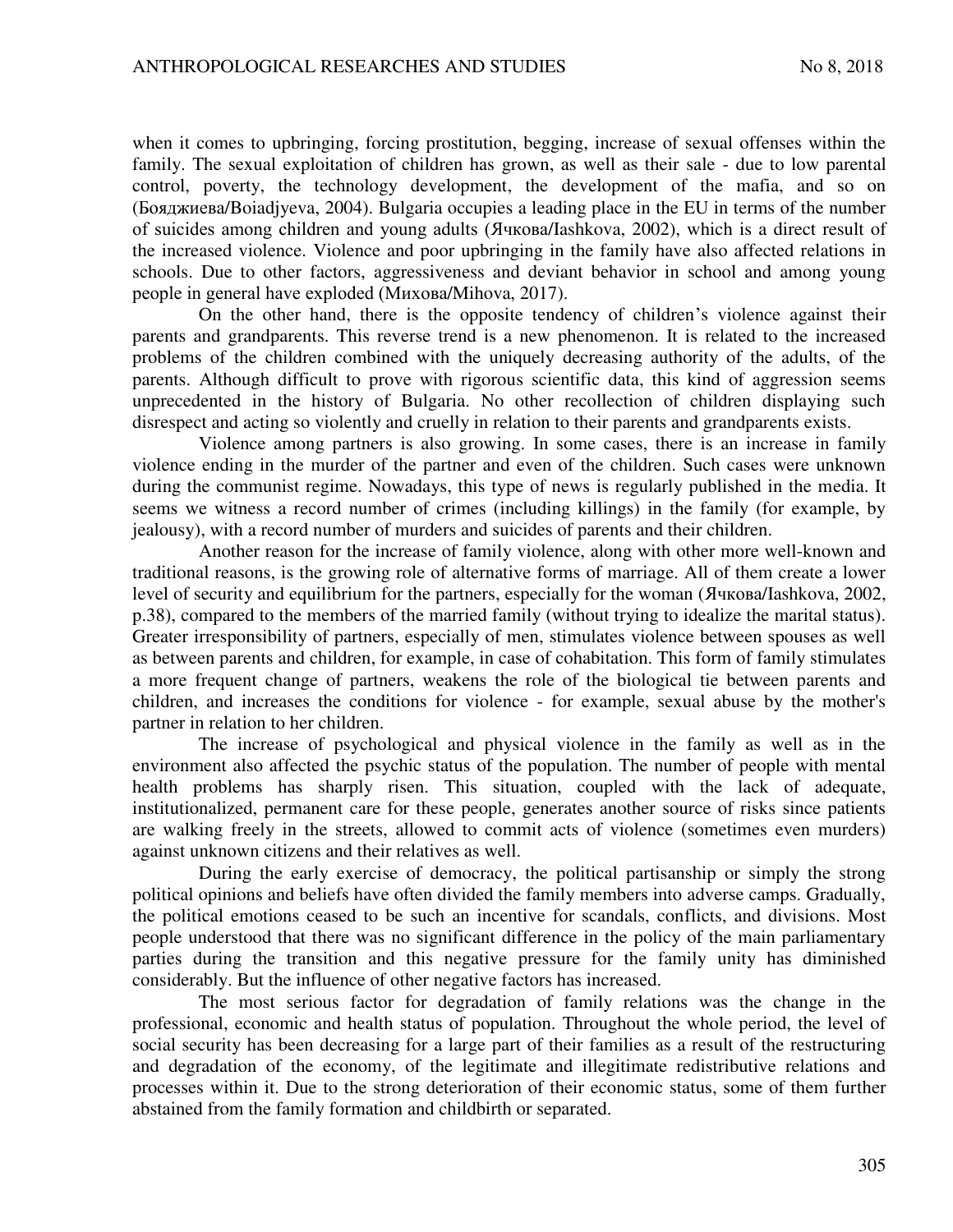After November  $10<sup>th</sup>$ , economic insecurity and lack of work or income, especially in the case male family head, played a very detrimental family role. The Bulgarian middle class did not offer jobs, so the minority groups and women dropped out of the labor market. The concept of 'the two worlds' – the male and the female – has been revived in order to explain to women who dropped out of the labor market that the model "working man - housewife" is the most wonderful one, so as not to try to compete with the already diminished number of jobs for men. Some men tend to return to the patriarchal type of thinking – especially among young ones. Some of them are waiting to get rich because they feel obliged to provide everything before they get married. And since they do not get rich, they do not marry. In movies, this is expressed by the imposed model – the woman eagerly waits for the man to give her a ring with a marriage proposal.

Some factors usually spoil family relationships. In other situation, the same factors, combined with other, can stimulate them – for example, the crisis, poverty, and so on. These factors usually create tensions in the family, shatter it, but sometimes can also strengthen it - as a means of salvation, finding peace and comfort, support.

The decrease in significance of traditional family enhances the number of people who do not see themselves fulfilled in starting a family and raising children. However, more unmarried people are feeling a huge dissatisfaction with life, though they often try to conceal it. Some of them find an alternative in overworking and burn themselves out. They help greedy employers benefiting from their dedication to work. Another part of them comes to hate people, their work, and their lives. In some cases, they lead to deviant behavior, and to crimes.

Changes in the social environment have led to the emergence of tolerance for alternative forms of family life – their dissemination, the development of the legal framework for their regulation, the development of excessive, unnecessary 'democratic' attitudes towards them from the side of public opinion. But despite the liberalization of the attitude of public opinion towards marriage, it remains a preferred form of family life (Ячкова/Iashkova, 2002, p.39).

Family conflicts and the difficulty in finding an intimate, spouse to be partner were reinforced by the mobility of many people, caused by the social development – both internally and externally. Thousands of people moved. Most of the population was concentrated in Sofia and several other big cities. They were looking for livelihood, housing, security. While looking to meet these needs, they did not have time to think about family and children.

At the time of state capitalism from 1944 to 1989, the nomenclature pursued a policy of more even distribution of different types of infrastructure - industrial, human, social, of their balancing. There was a policy of more even development of the various regions in the country to make better use of their resources for the modernization of the country. Productions, education, health and culture were developed in smaller settlements, and there was welfare, more children were born, and people did not need migration as they do now.

During the transition, part of the population was superfluous for the new Bulgarian bourgeoisie and the economic elite. And, of course, politics was to allow the migration of many people from smaller settlements to the larger ones, and especially to the major cities. Any such migration has a detrimental effect on birth rates and families. It is a factor in family breakdown and birth rate degradation.

Even more negative was the external migration, especially when the one parent migrates. And the worst option is the more and more widespread variant of migration – of the mother looking for work and income outside the country. Splitting naturally hampers the lives of families and the birth of children. It hinders the normal upbringing and socialization of the children already born as well. The Bulgarian reality has confirmed the truth that the education of children from such family and unmarried cohabitation is very problematic. They are educated by grandparents who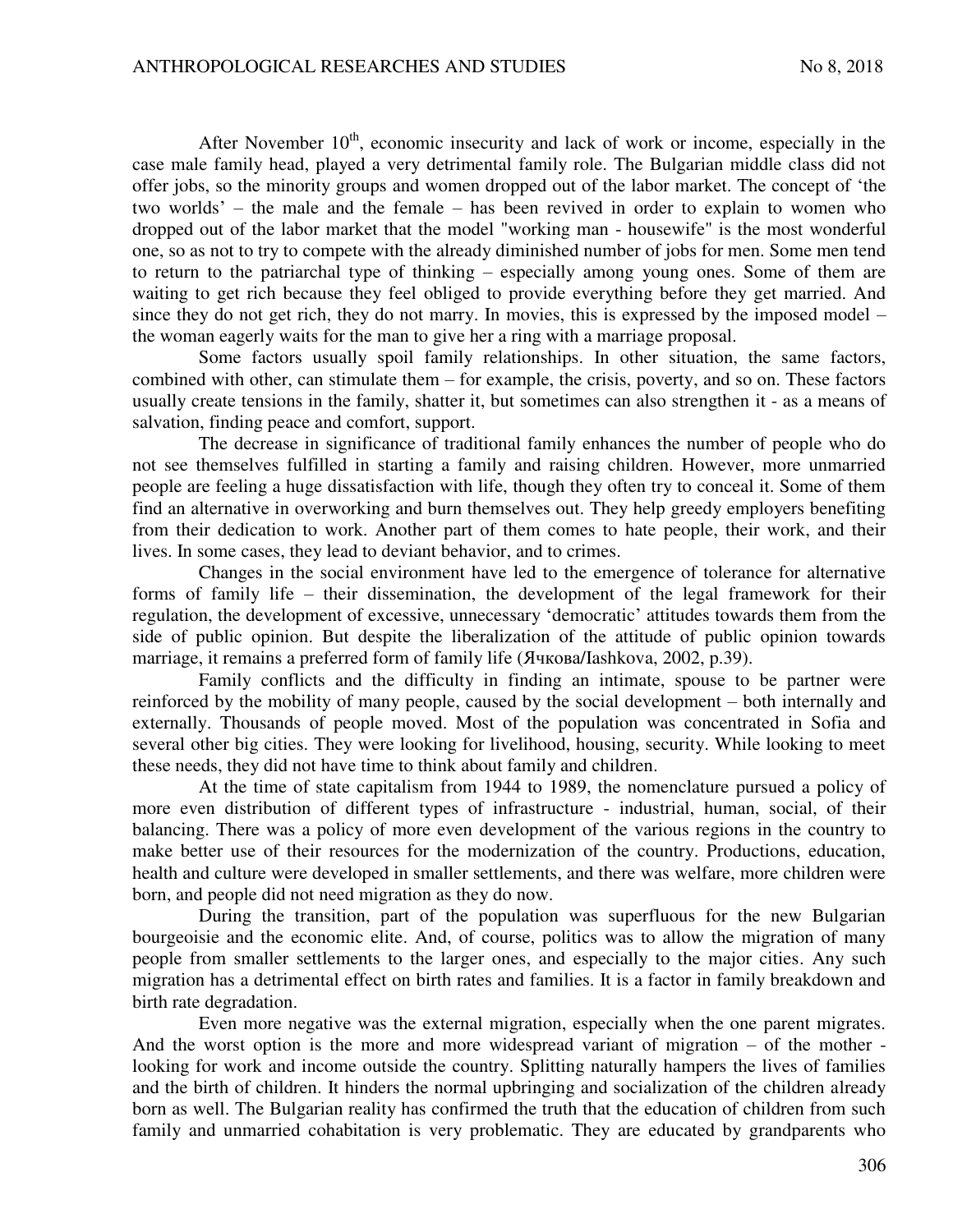have a diminishing ability to meet all the children's needs due to physical, health and generational features.

The idea of a good family for such children is questioned. They witness rather bad family relationships, problematic relationships that distort the image of a family. And this, in turn, worsens the perception and desire of starting their own families in future. Among such families, the number of children who have been disqualified to study and work has increased. Their parents send them funds that make them feel better than many other children, which spoils them, those around them spare them because of their social status, and they are unmotivated to serious activity and selfimprovement. Some of them are recruited by drug dealers/become victims of drug addiction, alcohol, and indiscriminate sex.

Throughout the whole transition period, the importance of consumerist thinking has rapidly increased (Пачкова/Pachkova, 2009). Consumerism was entirely deliberately and purposefully formed in the younger generation. The rights were emphasized, the obligations were underestimated. This is in complete harmony with the main trend in the development of our civilization ( $\Phi$ укуяма/ Fukuyama, 2002), the Western type of capitalism.

In this line, there was a criticism to the time before 1989, with its lesser tendency towards consumerism, the cultivation of collectivist feelings and behavior, the cultivation of responsibility for the whole of society, and the lesser consideration of material values. During the transition, aggressively and consistently young people were educated to consume more and more material values, to resist everything that leads to limiting pleasures and material fulfillment, to lower the degree of their tolerance to the flaws of the partners (Мирчев/Mirchev, 2009, pp.79-80). And the creation and maintenance of a good family, the birth and the raising of children is related to a certain self-restraint, to the devotion to others, to greater tension and pain, with the desire to make compromises.

The number of young women who think they can live well without children is growing. And the growth of this view of life among young men is even greater  $(***HHIM/National)$ Representative Survey, 2006). An increasing number of women adopt a compromise behavior – they do not get married to avoid having to attend a husband's needs but have at least one child in order to satisfy their maternal instinct (Рашевич/Rashevich, 2007, pp.69-75).

It went so far as to women learn to be afraid of giving birth due to the fact that it is accompanied by pain. And they are being pushed into the hands of physicians who have turned the Cesarean birth into an inhumane and lucrative business.

Unlike nowadays, the time of *state capitalism*, young people have been educated to think that it is normal for them to get married, to give birth to at least two children, to endure the pain of childbirth. Labor-pains, difficulties of childcare and attending for the partner needs were not an issue of debate. They were portrayed as the most natural thing in the world.

Nowadays, family formation, childbirth and their raising are presented not as a commitment to society, to the nation and country, but as a matter of completely free and democratic personal choice. The lack of patriotic upbringing, the promotion of cosmopolitan feelings contributes to the massification of such perception and behavior.

Worsen health, widespread smoking (including among women), alcoholism, drug abuse, unhealthy eating, indiscriminate sex, unreasonable abortion, increased levels of stress in the nation have affected the reproductive capacity of families. The number of families with reproductive problems has sharply risen (\*\*\*Национална стратегия.../ National strategy, 2007).

In times of crisis, transition, a major social transformation, such as the Bulgarian one, the circumstances that lead to 'generation conflict', qualitatively different ways of life, the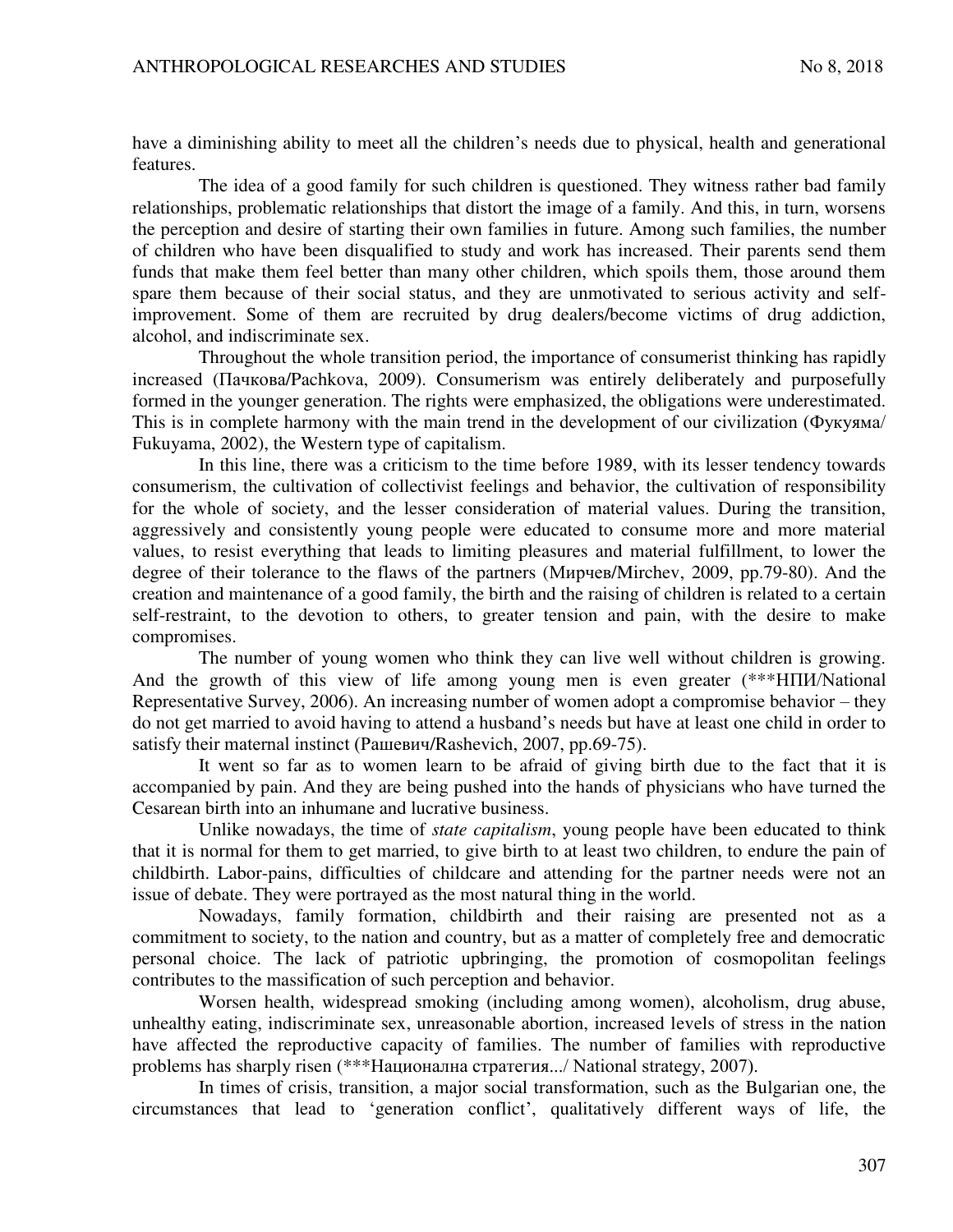transformation of values, of assessments of the past and the future, are increasing (Mupyers/Mirchev, 2009, p.52). And these further lead youngsters away from the patterns of behavior of the elderly.

*Laissez-faire* democracy in this situation is detrimental to the future of society. Lack of natality worsens economic performance, reduces the well-being of people – working ones, unemployed and retired. In short, societies are degrading. Some salvation would be to change politics, promote accountability and patriotic thinking. However, this is not in the interest of the economic actors who profit from alternative forms of family life. Lonely, unmarried people go on excursions more frequently – the change in their family model will damage the tourist business. Unmarried people more often make use of services of a prostitute, as well as more frequently enjoy the services of the porn industry, and so on. If they become exemplary spouses, the profits of a huge number of people who benefit from these economic sectors will be reduced. Alcoholised and stoned people are convenient customers of major sectors of the informal economy, the tourism industry. If emigration from the poorer to the richer societies is not allowed and even stimulated, the economies and prosperity of rich societies will worsen, etc. Too much harm to too many well-settled strata of people.

Another policy to be considered by decision-makers in Bulgaria would allow immigrants from even poorer or failed countries to rejuvenate the society. This means, on one hand, to look for workers from other countries, and, on the other hand, to allow mixed couples.

But this is also an outcome with many unknown risks due to the collision of global interests and policies of influential geopolitical players, due to the clash of religions, cultures, and so on.

 The most likely outcome is societies such as ours will continue to support the development of other richer societies and will maintain the development of their negative trends at the expense of allowing these tendencies to deepen in Bulgaria.

Since the beginning of the Bulgarian transition period, the influence of family characteristics on the educational system, the demographic crisis and the moral values of society has qualitatively changed. The effect is largely negative. Family degradation and insufficient birth rates are among the main factors for the degradation of the education system and negative changes in the moral values taught at school and in society as a whole.

The analysis shows that the political elite is inconsistent in its efforts of shaping the social policy regarding the Bulgarian family, its reproductive behavior and its educational functions. On the one hand, it is guided by the interests of the economic elites, on the other hand, it is vulnerable to the external factors which are interested in the degradation of the Bulgarian nation and family. On the third hand, in order to have someone to rule, it is necessary to care for the population.

The ruling elite, on the one hand, supports a number of mechanisms to sustain the family, developed and practiced during the period of *state capitalism* until 1989. On the other hand, it introduced some new mechanisms. But most of them do not have the same level of quality and do not achieve the desired effect. There are world-class measures (such as the length of maternity leave), along with mistrust and frank de-stimulation of normal marital cohabitation and fertility.

But the worst thing is that the elite does not create the conditions to strengthen the positive influence of the main determinant factor in family planning – the good economic situation of the population, especially young people. Thus, the complex of incentives for family development is too contradictory and therefore ineffective. Most factors facilitate the degradation rather than the strengthening of the Bulgarian family.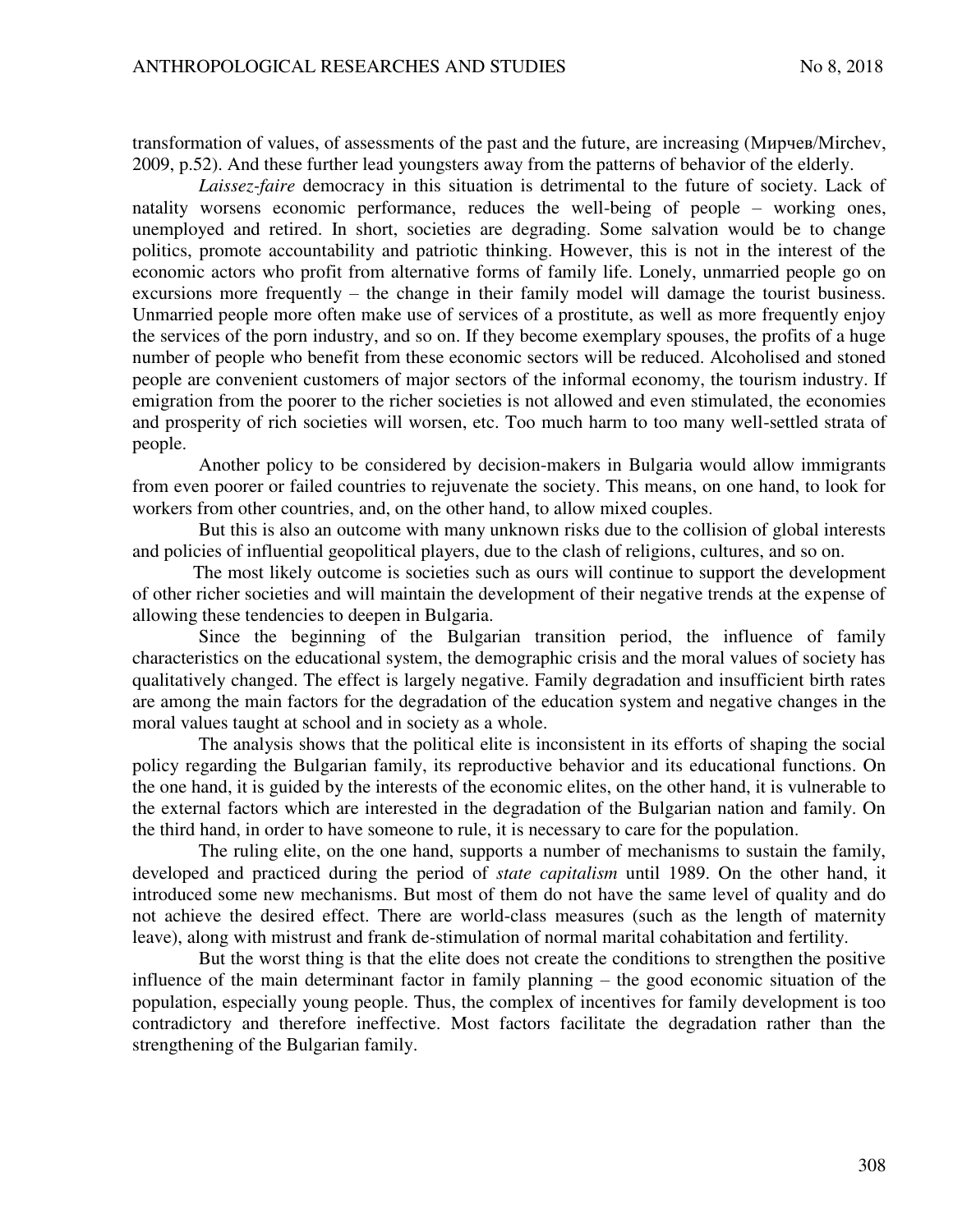### **Conclusion**

The influence of the tendencies in the development of the Bulgarian family described above continues to exist. But lately, some Bulgarians realize that rushing into alternative forms of family life or postponing the decisions to start a family is detrimental to them and are beginning to rethink their behavior. The instinct for self-preservation of individuals seems to reclaim its rights – albeit with little rates, but fertility increases, the desire for marital co-existence begins to recover, the explosive increase in cohabitation seems to have slowed down. The euphoria of the possibility of practicing alternative forms of family life has diminished. Many people have been scared by the specter of a childless, married life, of single parenthood, of unmarried life, and so on.

But the hope for a solid family strengthening and a substantial increase in birth rates in the near future is unlikely to be fostered. Very objective trends in public life, which can hardly be overcome even with good political decisions, continue to undermine family and birth rates. According to some studies, by 2030 the population in Bulgaria will decrease, as well as in Hungary, the Czech Republic, Romania and other countries (Атанасов/Atanasov, 2007, p.33).

## **Bibliography**

- 1. Айдаров, Й. 1998. *Криминология*, София: Сиела, стр. 165 (Aidarov, I. 1998. *Crimnology*, Sofia: Siela p.165).
- 2. Атанасов, Ат., 2007. Населението на България към по-голям брой или с по-добро качество. *Списание на БАН*, София, кн. 1, стр. 33 (Atanasov, A., 2007. The population of Bulgaria - to a higher number or better quality. *Bulgarian Academy Magazine*, Sofia, p.33).
- 3. Бояджиева, Ю., 2004. *Компютърна престъпност*, София, (Boiadjyeva, I., 2004. *Computer Crime*, Sofia).
- 4. Мирчев, М., 2009. *Социална динамика и цивилизационно разслояване*, София: М-8-М, стр. 52 (Mirchev, M., 2009. *Social dynamics and civilization stratification*, Sofia: M-8M, p.52).
- 5. Михова, А., 2017. Осъждат по 4 деца на ден за кражби, грабежи или побой. "24 часа", 8 Man 2017 r. (Mihova, A. 2017. Four children a day are sentenced for theft, robbery or beating, *24 Hors Journal*, 8 May).
- 6. Пачкова, П., 2009. Медии, солидарност, гражданска активност на младежта. Моралът в българските медии, София. (Pachkova, P., 2009. Media, solidarity, civic activity of youth. *Moral in the Bulgarian media*, Sofia).
- 7. Рашевич, М., 2007. Популяционные сценарии будущего Обьединенной Европы. Социологические исследования, бр. 4, Москва, стр.69-75 (Rashevich, M., 2007. Population scenarios for a future united Europe, *Sociological Research*, Moscow, pp.69-75).
- 8. Фукуяма, Фр., 2002. *Нашето постчовешко бъдеще. Последиците от биотехнологичната*  $p$ еволюция, София: Обсидиан (Fukuyama, F. 2002. *Our post-human future. The consequences of the biotechnological revolution*, Sofia: Obsidian).
- 9. Ханджиев, Р., 2016. Шо е тероризъм като проявление на фашизма и има ли той почва у нас? Фашизмът, София: Земя (Handjyev, R. Is terrorism a manifestation of fascism, and could it happen in our country? *Fascism*. Sofia: Zemya).
- 10. Ячкова, М., 2002. *Семейството в България между XX и XXI век*, София: АССА-М, стр. 38 (Iashkova, M. 2002. *The family in Bulgaria between XX and XXI centuries*, Sofia: ACCA-M, p.38)